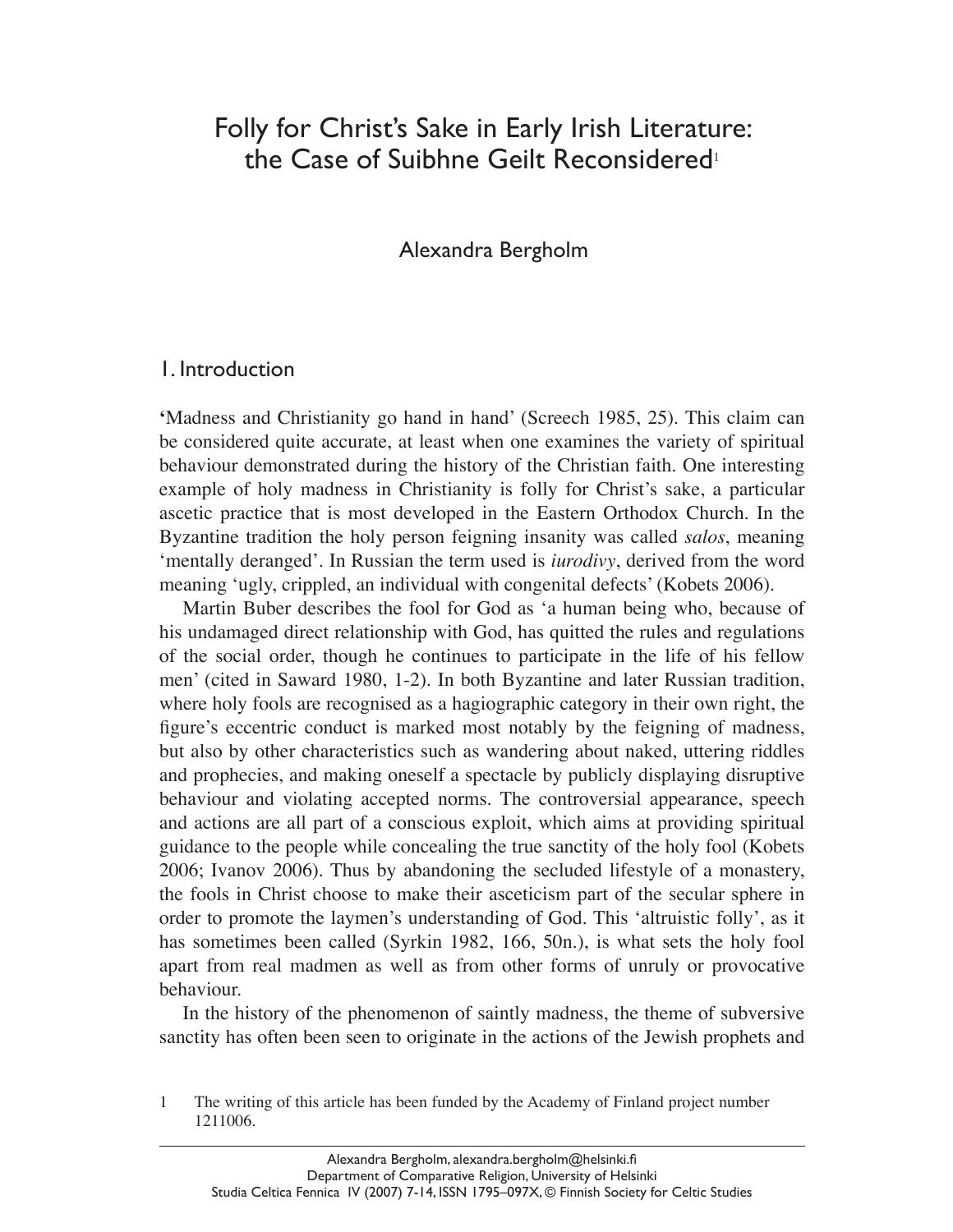the Syrian and Egyptian desert-dwellers of the early centuries A.D. (Kobets 2006; Saward 1980, 1). In the Christian tradition, the most direct biblical examples are found in the writings of apostle Paul and the Gospels, where the Passion of Christ sets the paradigm for the imitation of Christ's suffering of humiliation, mockery and physical pain.<sup>2</sup> Although a more detailed treatment of the topic is beyond the scope of the present paper, it is necessary to mention in passing that the concept of foolish wisdom or the figure of a saintly fool is by no means restricted to Christian religious life, but forms a part of other traditions as well (see for example Feuerstein 1992). The *Encyclopaedia of Religion* (Eliade 1987) does not include an entry for the holy fools as such, but refers the reader to articles under the headings of *clowns*  and *humor and satire*. This treatment of the topic in the *Encyclopaedia* is based on the similar nature of clowns and fools as trickster-like figures, whose ambiguity and paradoxical character encompasses a notion of liminality and mediation between established cultural categories, such as madness and wisdom, normal and abnormal, or sacred and profane.

While holy foolishness never became established in Western spirituality in the form it took in the East, it still constituted part of Western Christianity. However, 'these two religious traditions perceived, endorsed and validated this phenomenon in very different ways' (Kobets 2000a). The aim of the present article is to examine the idea of folly for Christ's sake in the context of early Irish literature by looking at one particular text, which in the past has attracted interest as the primary example of foolishness in Christ as an identifiable feature of early Irish Christianity. The 12<sup>th</sup> century Middle Irish tale *Buile Shuibhne* or 'The Frenzy of Suibhne'<sup>4</sup> has prompted several scholars to argue that the wild madness, or *geltacht*, of its main protagonist Suibhne Geilt can be treated as historical evidence for the practice of a specific form of asceticism in 7<sup>th</sup> century Ireland. Thus John Saward, for instance, in his study *Perfect Fools* takes the figure of Suibhne as an example of 'a fool with a tendency towards asceticism' whose 'fervent resistance to conformity to the wisdom of the world' may be compared with that of the Eastern holy fools (1980, 34-42). Kobets in turn refers to the Irish wild men or *gelta* collectively as a historical monastic order that had a reputation as 'wild, mad monks' (2000a),

- 2 The articles by Špidlík and Vandenbroucke in *Dictionnaire de spiritualité 5* (1964), s.v. *Fous pour le Christ* include a list of biblical references and a discussion of the characteristics of folly for Christ. For comprehensive treatments of the phenomenon in Catholic and Eastern Orthodox spirituality see also Saward 1980 and Kobets 2000a.
- $3<sup>1</sup>$ For trickster figures in the Irish context in particular see the study by Alan Harrison (1989).
- I have been using O'Keeffe's edition and English translation of *Buile Shuibhne*, first  $\overline{4}$ published in 1913 and reprinted in 1996. In the following the numbers in brackets refer to the passages in O'Keeffe's edition.
- 5 In her endnotes Kobets refers to Kathleen Hughes' work *The Church in Early Irish Society* (1966) as her source (32n.).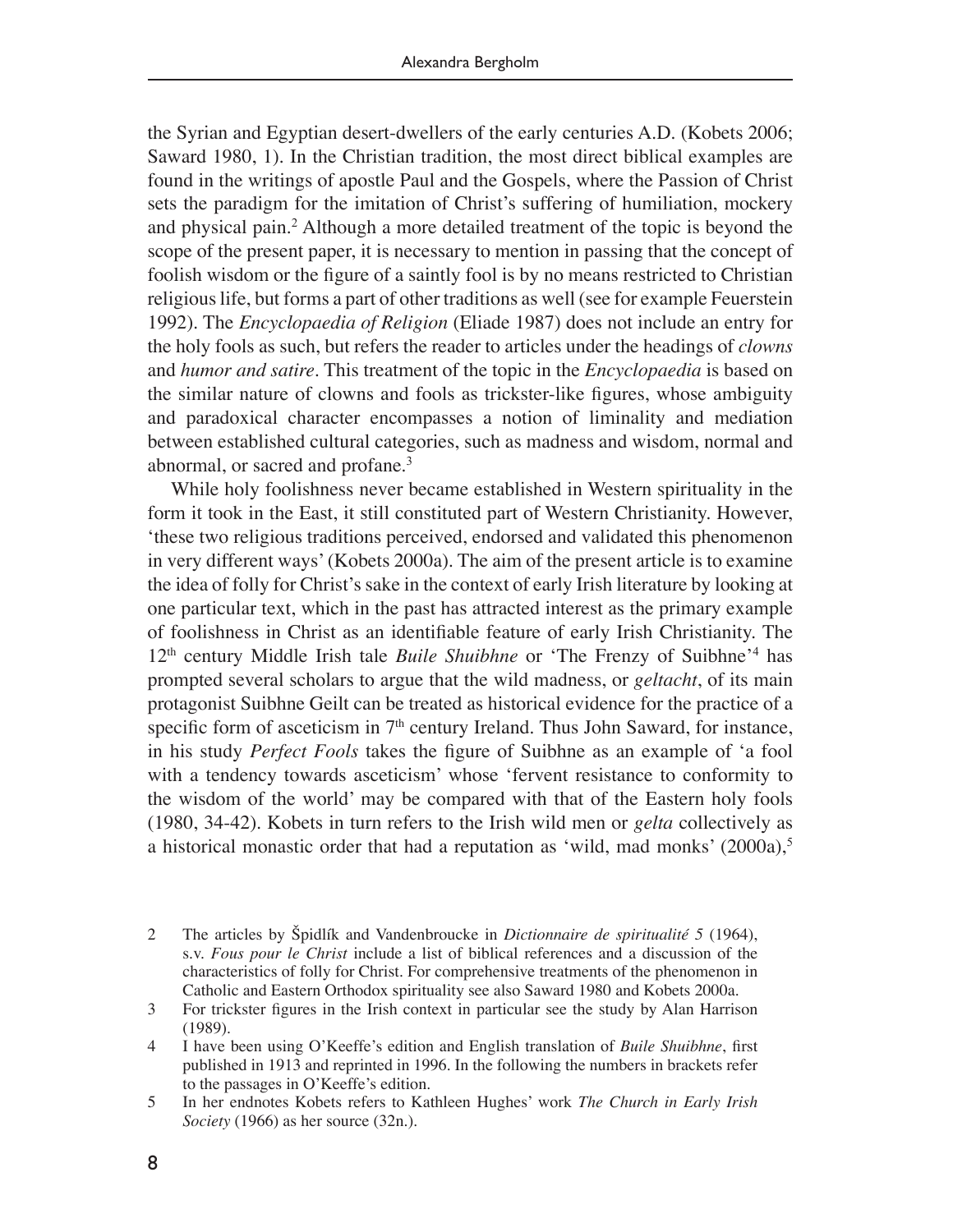and Sergey Ivanov, although dismissing the link to folly for Christ, still presents *geltacht* as 'a special type of ancient Irish sainthood' (2006, 382).

In this paper I wish to reassess these assumptions by considering certain dominant elements of Suibhne's story, and comparing some of the characteristics of the *geilt* and what could perhaps be seen as the typological figure of the holy fool. Instead of attempting a detailed analysis of the material concerning the saintly fools in Eastern Orthodoxy, I will be concentrating on the aspects that have initially led scholars to detect similarities between *Buile Shuibhne* and the paradigm of folly for Christ's sake, in order to re-evaluate whether the identification of Suibhne as a holy fool in this sense is indeed a valid one.

# 2. Suibhne – the madman

In the text *Buile Shuibhne*, king Suibhne is cursed by Saint Rónán after his repeated unprovoked attacks against the saint. Following Rónán's curse, in which he beseeches God that the arrogant king would 'ever be naked, wandering and flying throughout the world' (§ 5), Suibhne loses his wits during the historical battle of Mag Rath in 637 and flees from the battlefield. He becomes a wild, animal-like madman, who wanders restlessly in the woods, lives in trees and shies away from people. As a result of his madness, Suibhne gains supernatural capacities, such as the ability to travel great distances by levitating or leaping, and composes eloquent poetry praising the surrounding nature as well as describing his hardships. In his poems the madman repeatedly addresses God and Christ directly in a way that conveys devotion and repentance, but also anguish, bitterness and even anger. Eventually, another saint called Moling befriends Suibhne and writes down his story. The madman's life finally comes to an end when he is killed by saint Moling's swineherd, who wrongly accuses him of adultery with his wife. Before dying, Suibhne receives communion from Moling. He is buried in holy ground and his blessed soul goes to heaven.

While this short summary of the plot does not do justice to the subtleties of the text, it nevertheless helps to illustrate some of the apparent similarities between the figure of the *geilt* and that of the holy fool. It should be noted that on two different occasions at the end of the story Suibhne, whose death is greatly mourned

<sup>6</sup> Referring to a study by Tatyana Mikhailova, Ivanov states that 'the so called geiltah [sic] has nothing in common with holy foolery, since it was merely an extreme form of penitence' (footnote 32).

<sup>7</sup> I have to acknowledge that unfortunately I have been unable to familiarise myself with the conclusions reached by Professor Mikhailova in her comparative study of the Russian and Irish materials, as this article has only been published in Russian. For full details of Mikhailova's article see Ivanov 2006.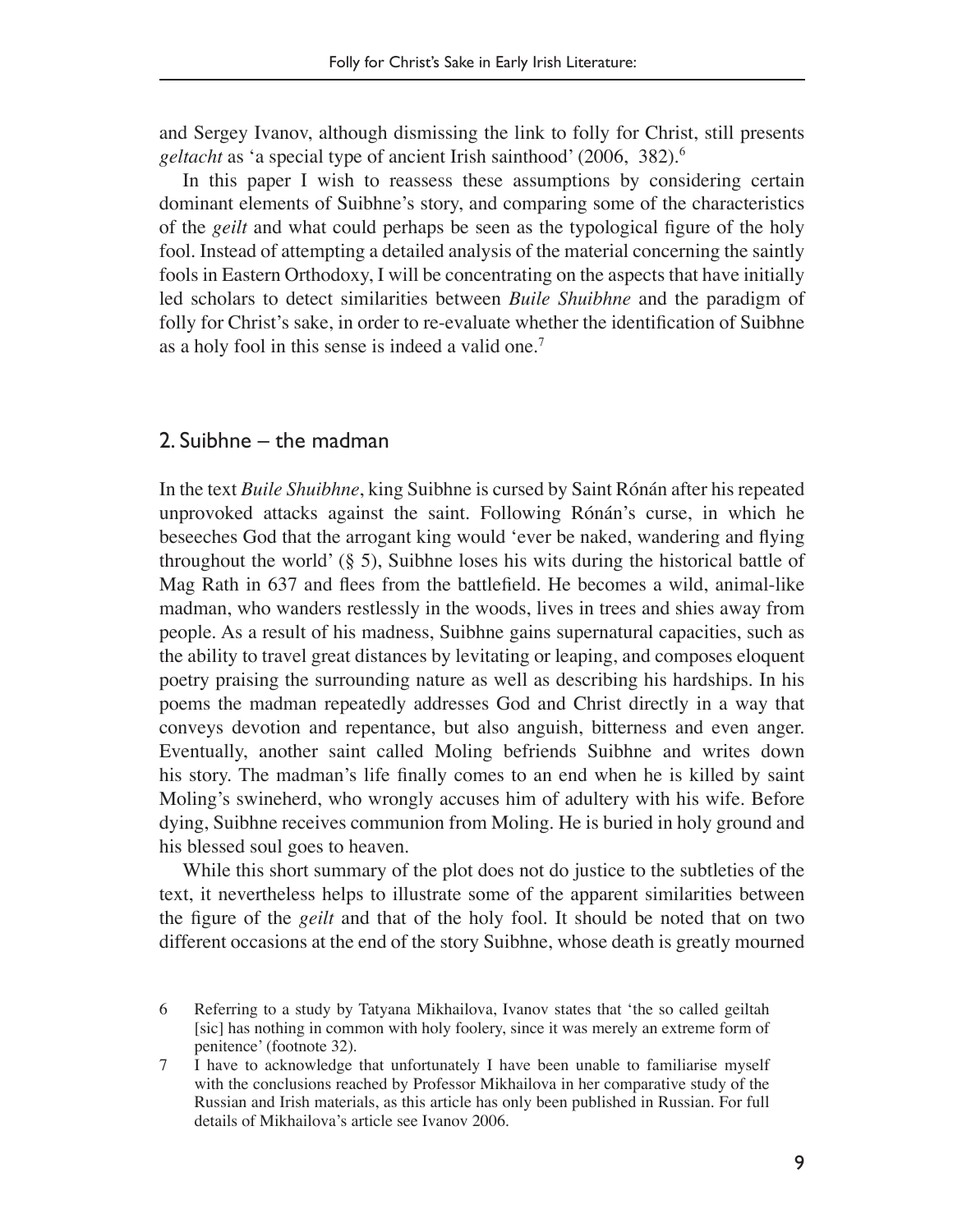by Moling and his clerics, is eulogised by them as *náoimhgheilt*, or 'the saintly madman' (§ 80, 85). This seems to indicate that the contemporary audience of the tale attached some notion of sanctity to Suibhne's madness and wild existence. To discuss how this saintliness bears resemblance to folly for Christ's sake, I will first consider some individual elements before proceeding to the possible ideological content of the tale.

# 3. Characteristics of holy folly

John Saward has identified several central aspects that constitute the tradition of holy folly in Eastern and Western Christianity alike. In addition to the characteristics already outlined in the very beginning of the present article, Saward notes that the holy fool's feigned madness is marked by an eschatological quest, which makes him a perpetual wanderer and an outsider. The deliberately restless and even aggressive behaviour of the fool aims to draw attention to the hypocrisy of false piety, but at the same time it represents an unstable element in society that also endows him with special power and status (Saward 1980).

It is evident that the theme of madness is the most dominant and curious feature linking Suibhne Geilt to holy foolishness. But what exactly is the nature of Suibhne's folly? *Buile Shuibhne* is clear in stating that Suibhne's loss of sanity is due to Rónán's curse, which itself was brought about by Suibhne's repeated aggression against the saint and the Church. Not only does he cast the saint's psalter into a lake, but he also kills one of Rónán's followers, attempts to kill the saint himself and violates his truce in the battle of Mag Rath (§ 4-9). When the battle begins, Suibhne is suddenly alarmed by the cries of the two hosts, and the incident is depicted as follows:

—he looked up, whereupon turbulence, and darkness, and fury, and giddiness, and frenzy, and flight, unsteadiness, restlessness, and unquiet filled him, likewise disgust with every place in which he used to be and desire for every place which he had not reached. His fingers were palsied, his feet trembled, his heart beat quick, his senses were overcome, his sight was distorted, his weapons fell naked from his hands, so that through Ronan's curse he went, like any bird of the air, in madness and imbecility. (§ 11).

This vivid description gives little reason to presume that Suibhne's loss of sanity is feigned, or that his escape from the battle is voluntary. In my opinion, the text as we have it does not support the claim that Suibhne's transition from a king to a wild man happens of his own accord. However, throughout the tale we are reminded that Suibhne brought the fate of madness upon himself by his own actions and that his life is determined by God's will. When in the course of the tale Suibhne goes through two passing periods of sanity, his relapse into madness on both occasions is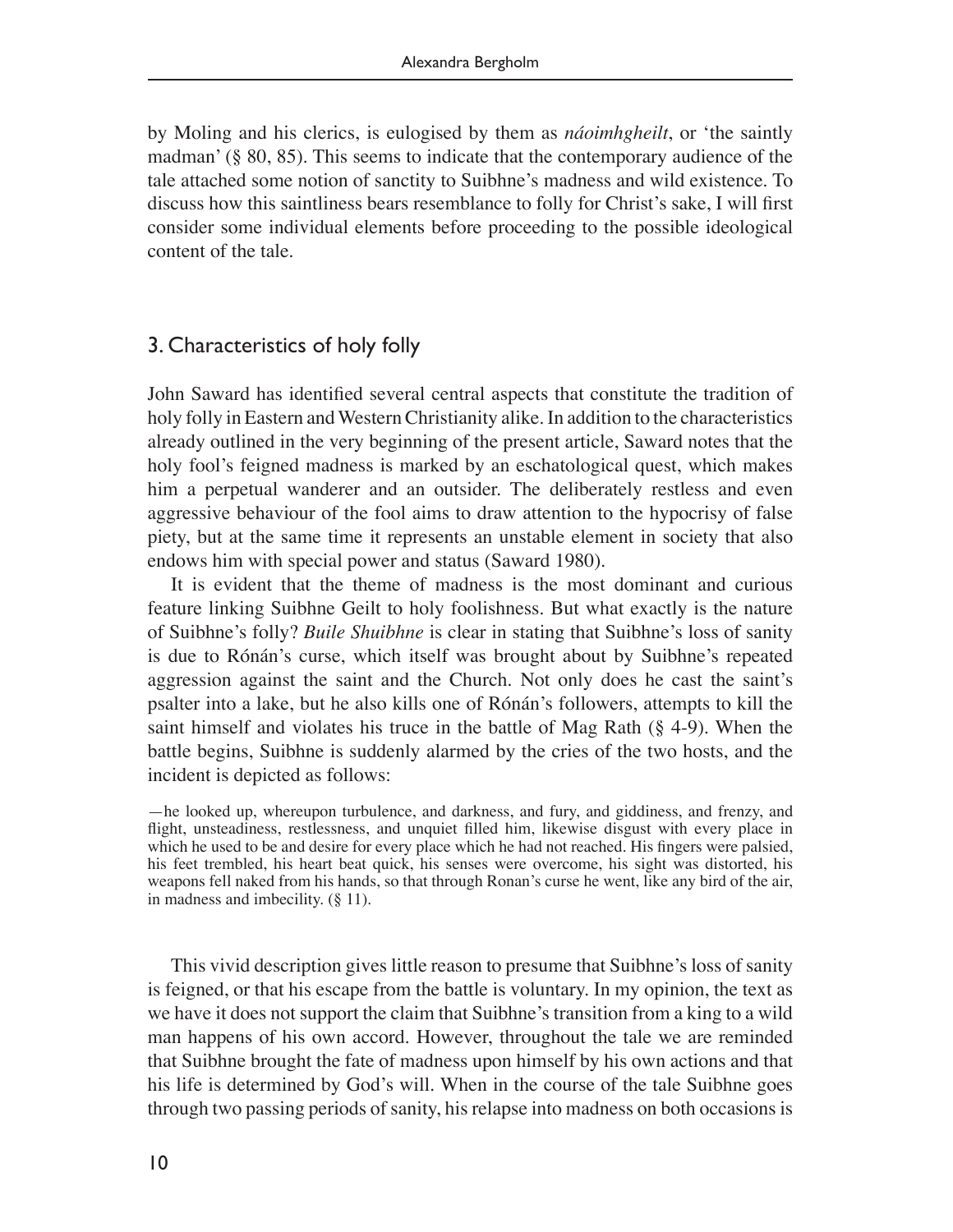attributed to the actions of Christ and St. Rónán respectively, and taken by Suibhne himself as a deserved punishment 'because of the many to whom I myself have done harm' (§ 66). This penitential aspect of course does not compromise the fact that the characteristics of Suibhne's mad state such as conspicuous appearance, wandering in the wilderness, ascetic lifestyle and the uttering of spiritually inspired poetry correspond to those of the holy fool. But it does raise the question to what extent we may assign the same notion of simulation and theatrical play to the madness of the *geilt* as we do to folly for Christ's sake.

Another important aspect that appears to be missing in *Buile Shuibhne* is the social dimension of the holy fool's actions. Although valuable observations have been made concerning the importance of Suibhne's poetry and supernatural knowledge to society (Nagy 1996), it is problematic to consider his madness in terms of conscious spiritual guidance. Scholars have often stressed that the ascetic practice of Eastern Orthodox fools for Christ is marked by unconventional profanity and even urbanism (Kobets 2006). This means that their vocation to edify laymen requires promoting their spiritual message in the secular sphere instead of withdrawing from the world:

"The holy fool" is always defined by his relationship to a particular community, leaving the ascetic life of the deserts and wilderness to play the fool in the wider community of the cities of the Eastern Empire, "aiming at the mortification of one's social being", by living in society, yet not of society itself, as the ascetics in the desert were in the world, yet not of it. (Conrad 2006)<sup>8</sup>

Suibhne, on the other hand, is constantly driven to flight by a fear of people. Although he is repeatedly in contact with other men, he also states that the curse of Rónán has condemned him to a state of terror, where he 'would equally go into madness at seeing the united hosts of the universe threatening [him] as at the flight of a single wren'  $(\S$  70). For him, then, leading a restless and secluded lifestyle appears to be the only option and a means of survival. Moreover, it is a commonplace in Eastern fools' Lives that their exemplary sanctity is only acknowledged after their death, and this applies to Suibhne as well. But despite the deeply spiritual nature of his wild lifestyle, the text does not imply that during

8 In the early Eastern monastic tradition, those leading a solitary ascetic life in the desert were called βοσκοί, meaning 'grazers'. Evagrius Scholasticus, writing in the 6<sup>th</sup> century, described the lifestyle of a βοσκός in the following manner: 'Taking themselves to the burning desert…men and women both, covering only those parts which must be covered, leave the rest of their bodies exposed to the discomforts of the weather and burning rays, despising heat and cold alike. They utterly reject human food and graze on the earth…providing themselves with just enough to live on so that sometimes they begin to look like wild beasts. Their appearance changes and their mind loses its facility for conversing with humankind. They flee at the sight of humans and, when they are pursued, they escape either by their fleetness of foot or the inaccessibility of the terrain' (cited in Wortley 2001, 43-44). The possible parallels between βοσκός and the *geilt* have been pointed out in Chadwick 1960, 109-111 and Saward 1980, 34. On the phenomenon see also Caner 2002, 50-53.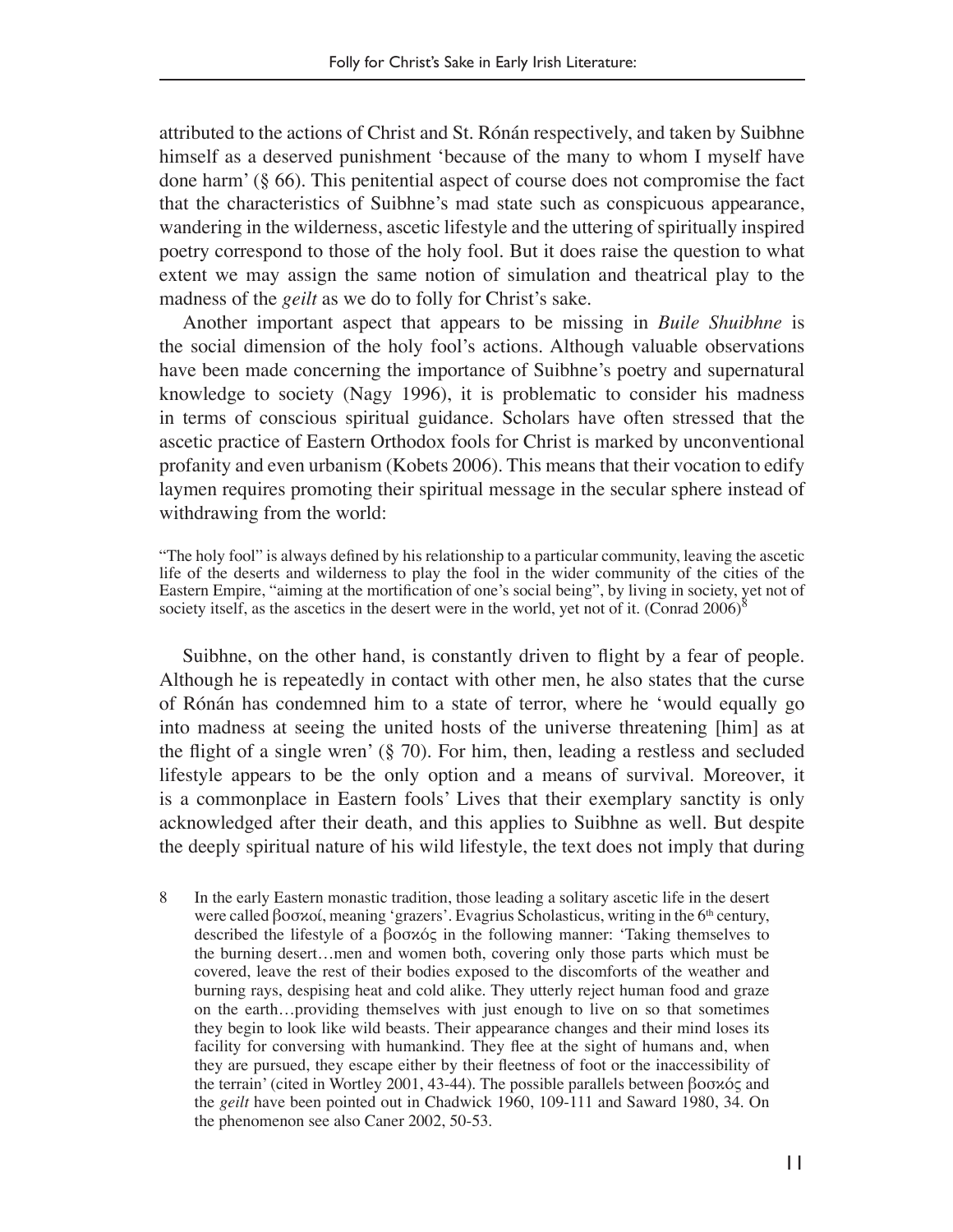his lifetime Suibhne's ascetic endeavours would be deemed beneficial for the community by either himself or by others.

Svitlana Kobets has claimed that in studies concerning folly for Christ's sake scholars often disregard the plurality of the phenomenon and assume that the paradigm would be more or less uniform in different cultural contexts (2000b). I would argue that in the case of Suibhne Geilt for instance it would perhaps be more useful not to search for an early Irish example of a fully developed hagiographical category, but rather to approach the topic on a more general level by considering the ideological background of Christian holy foolishness and its possible influence on the description of Suibhne's madness.

# 4. Biblical precedence

The earliest biblical examples of holy foolish behaviour come from the deeds of the Old Testament prophets, but it was in the teaching of apostle Paul that the ideal of folly and the term 'fool for Christ's sake' were first defined. In his Letters to the Corinthians Paul uses foolishness and other negative abstract images to challenge the elitist superiority of the Corinthian church. His style of writing has been described as 'bitterly ironical' (Spencer 1981, 351), and it has been convincingly argued by Spencer that Paul was employing a variety of rhetorical devices to communicate his true message indirectly. In portraying Christians as foolish, weak and dishonoured, Paul's intention was to create an opposition between worldly wisdom and the true wisdom of God. To attain God's higher wisdom one must humble oneself and have 'the mind of Christ' (1 Cor. 2:16), as he states in 1 Cor. 3:18: 'If any of you thinks he is wise by the standards of this age, he should become a fool so that he may become wise. For the wisdom of this world is foolishness in God's sight.' By enduring persecution, slander and mockery those who follow the example of Christ reveal the real madness of worldly wisdom. This teaching is crystallised in 2 Cor. 12:8-10:

Three times I pleaded with the Lord to take it away from me. But he said to me, "My grace is sufficient for you, for my power is made perfect in weakness." Therefore I will boast all the more gladly about my weaknesses, so that Christ's power may rest on me. That is why, for Christ's sake, I delight in weaknesses, in insults, in hardships, in persecutions, in difficulties. For when I am weak, then I am strong.

If Suibhne Geilt's madness is considered in terms of a voluntary ascetic practice that has been undertaken to attain perfection, this biblical framework makes it perfectly plausible to approach his insanity without the need to confine him to the typological model of the holy fool. It could then be argued that Suibhne's life in the wilderness only appears mad in the eyes of the outsiders who fail to understand his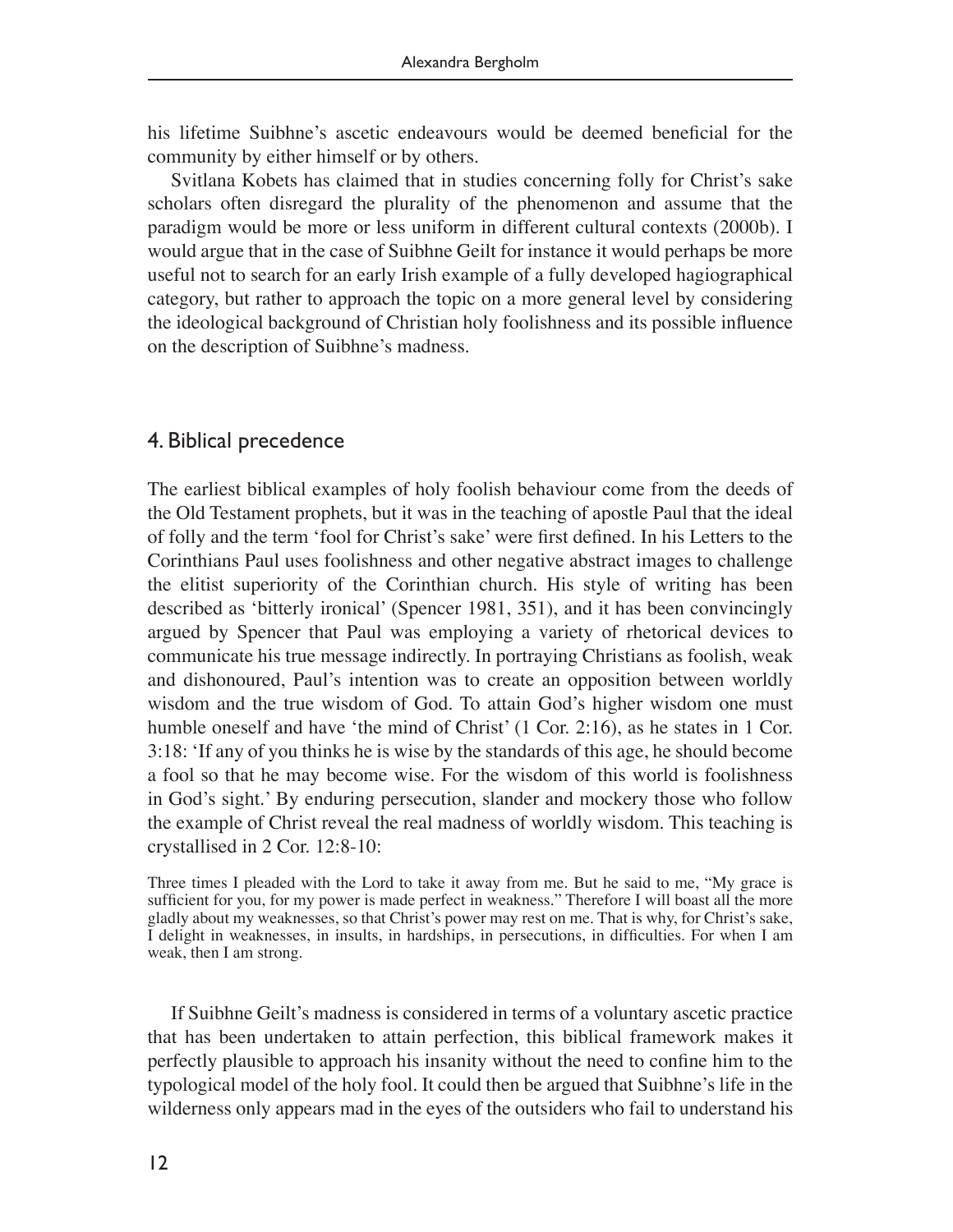true spirituality. This interpretation does not need to deny the penitential element in Suibhne's story either. As a quote from Emperor Leo VI illustrates, the idea of 'penitential holy foolishness' was already recognised in 10<sup>th</sup> century Byzantium: 'If a man's cleverness instil him in pride and pretension, let him clothe himself in foolishness for Christ's sake. He who has grown arrogant because of his feats, by himself or by the praise of others, let him heal by means of a light and feigned insanity' (cited in Ivanov 2006, 141-142).

This viewpoint, of course, brings us back again to the nature of Suibhne's madness, and more importantly, to the issue of whether the initial decision of becoming a madman is made by Suibhne himself. As stated before, I am personally more inclined to see Suibhne's madness in terms of divine punishment, which is inflicted on him as a consequence of his wrongdoings. However, whether the tribulations are self-induced or brought about by God, it is worth noting that his perceived insanity is nevertheless ultimately a blessing that leads to redemption and salvation. Thus from a spiritual perspective, the different meanings attributed to Suibhne's loss of sanity need not be mutually exclusive.

### 5. Conclusion

Interpreting Suibhne's madness in terms of the biblical ideal of folly for Christ's sake provides an interesting framework which is further supported by the similar features found in *Buile Shuibhne* and Russian and Byzantine lives of holy fools. However, in the case of the latter material in particular, it may be asked whether a preoccupation with these parallels has obscured the wider picture of the cultural context and function of the holy foolish persons within their social surroundings.

As far as the figure of the *geilt* is concerned, I believe that the example of Suibhne on its own does not justify generalisations where *geltacht* is seen as a specific form of actual spiritual practice. Apart from this intriguing text other early Irish sources do not attribute any notion of spirituality to the state of *geltacht*, which according to the *Dictionary of the Irish Language* is generally simply understood to convey meanings of terror, panic and insanity (DIL s.v. *geltacht*). Moreover, it should also be remembered that drawing conclusions about the historical reality of the 7<sup>th</sup> century from much later narrative sources raises in itself a methodological problem that deserves to be more carefully considered.

The purpose of this article has been to re-examine some of the evidence that has led scholars to argue that Suibhne Geilt could be taken as a representative of the holy foolish paradigm in early Christian Ireland. As an elaborate literary work *Buile Shuibhne* portrays its main character in a way that offers possibilities for a wide range of interpretations. From a Christian point of view, the elements of asceticism, sin, penitence and redemption are undeniably present in Suibhne's mad